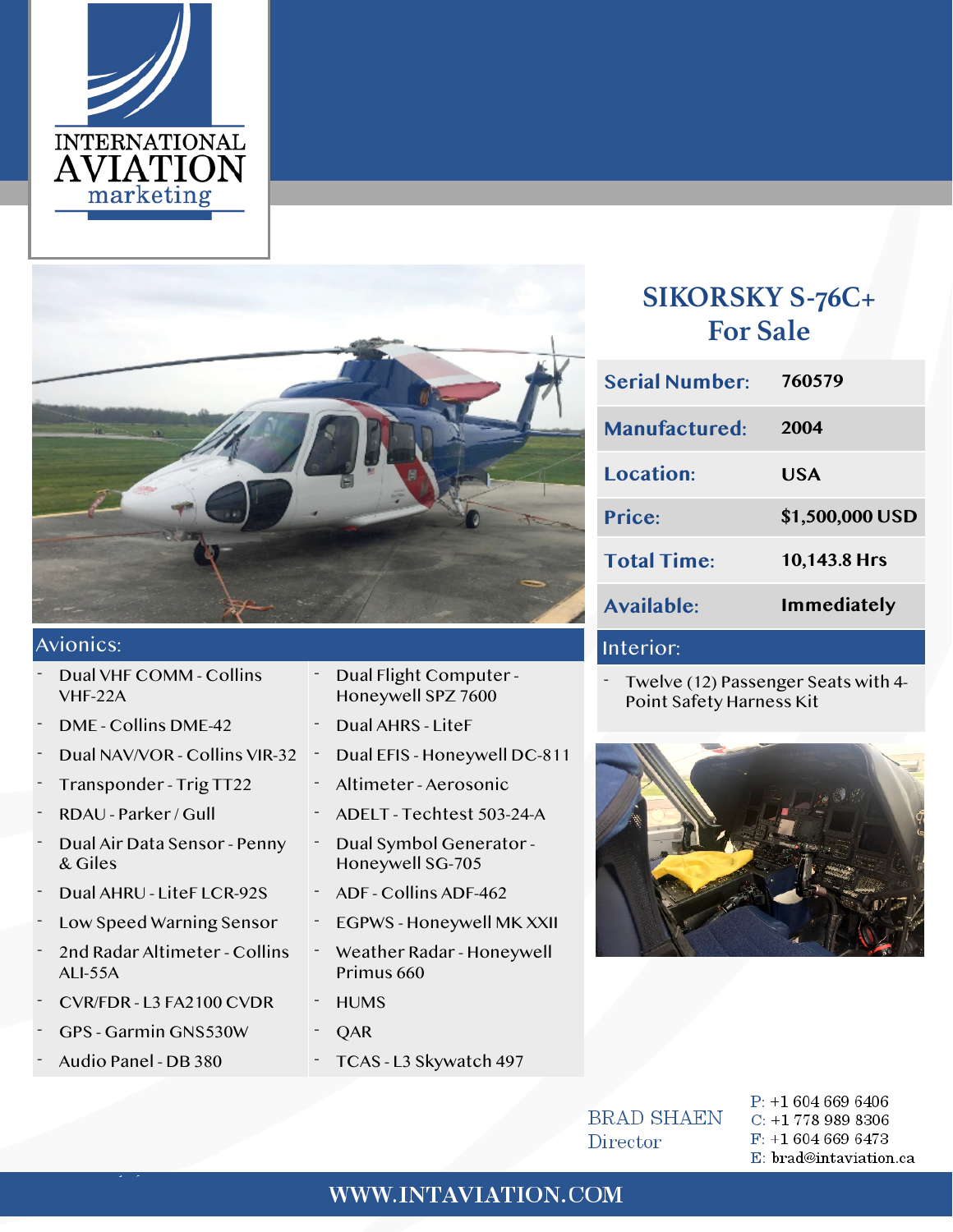

#### Equipment:

- Vibration Absorber System Hi Vis MR Blades
- 
- Life Raft **Cabin ICS**
- Emergency Float System Rotor Brake
- Forced Ventilation and Heating
- **HEELS**



#### Notes:

\*Aircraft details provided are based on the information provided and subject to verification during the purchase process

> **BRAD SHAEN** Director

 $P: +16046696406$  $C: +17789898306$  $F: +16046696473$ E: brad@intaviation.ca

### WWW.INTAVIATION.COM